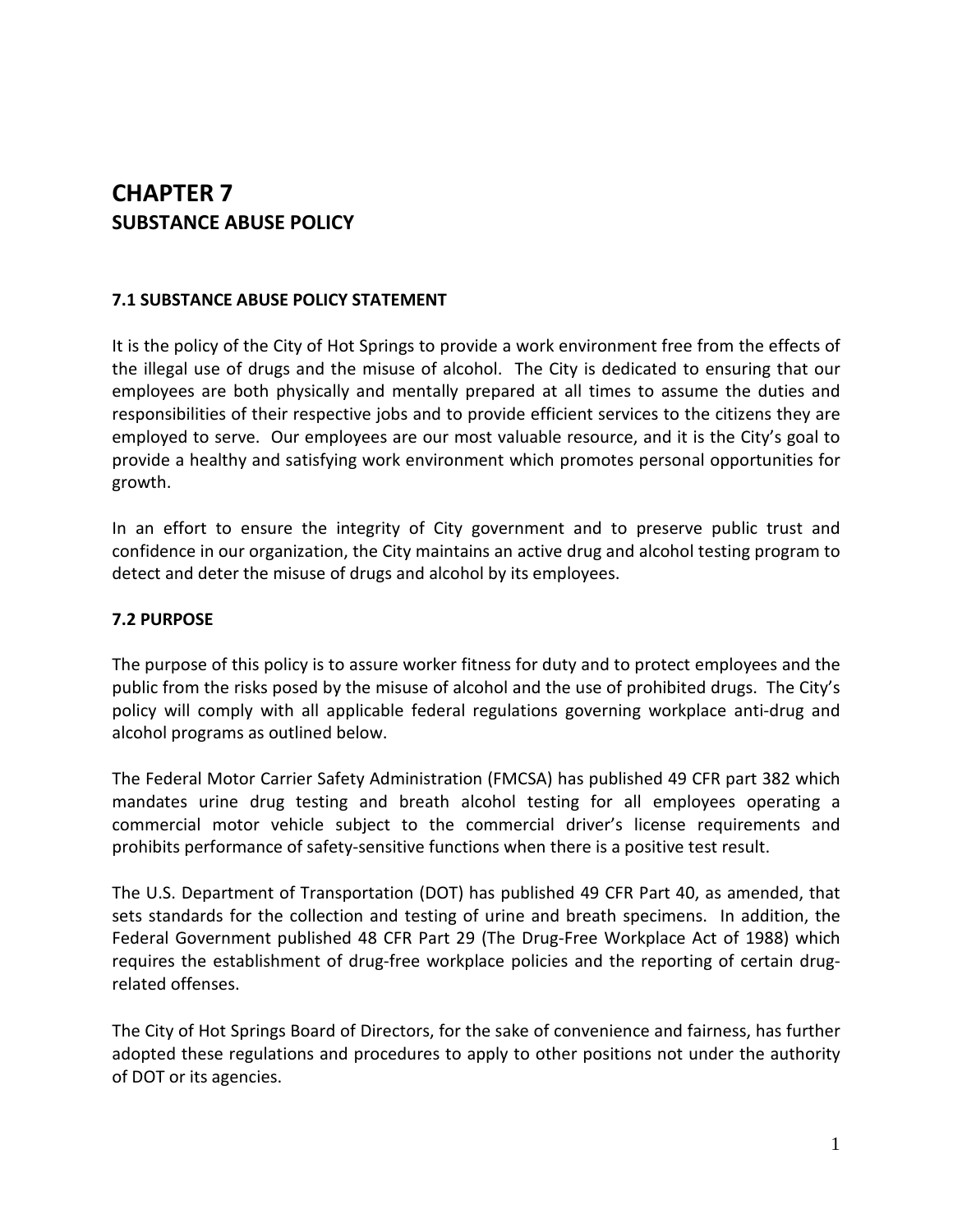## **7.3 PROHIBITED SUBSTANCES**

Illegally Used Controlled Substances or Drugs - This includes any drug not approved for medical use by the U.S. Drug Enforcement Administration or the U.S. Food and Drug Administration. Illegal use includes use of any illegal drug, misuse of legally prescribed drugs and use of illegally obtained prescription drugs.

Alcohol - This includes the use of beverages containing alcohol or any other substances (including any medication, mouthwash, food or candy) such that alcohol is present in the body while performing job duties. The concentration of alcohol is expressed in terms of grams of alcohol per 210 liters of breath as measured by a breath testing device.

#### **7.4 LEGAL DRUGS**

The appropriate use of legally prescribed drugs and non-prescription medications is not prohibited; however, the use of any substance which carries a warning label indicating that mental functions, motor skills or judgment may be adversely affected must be discussed by employees with their appropriate health care professional before performing work-related duties. Educational information regarding prescription and over-the-counter medications should be obtained from either a health care professional or pharmacist. Employees are strongly urged to seek and obtain medical advice prior to using prescription or over-the-counter drugs that may adversely affect their ability to safely perform their job functions.

Any employee taking medications or drugs which may interfere with the safe and effective performance of duties or operation of vehicles and equipment must so notify his supervisor before beginning work. The employee may be temporarily reassigned to other duties when appropriate. *Failure to provide such notice can result in disciplinary action, up to and including termination of employment.* In the event of a question regarding an employee's ability to safely and effectively perform assigned duties while using such medication or drugs, clearance from a qualified physician will be required.

A legally prescribed drug means that the individual has a prescription or other written approval from a physician for the use of a drug in the course of medical treatment. If an employee tests positive for drugs, he must provide, within 24 hours, a valid prescription. A valid prescription includes the patient's name, the name of the substance, quantity/amount to be taken and the time period of the authorization. The misuse or abuse of legal drugs is prohibited during working hours, on breaks, during meal periods, when in uniform, while on City premises or at work sites in an official capacity as a representative of the City or while operating *any* City vehicle or equipment.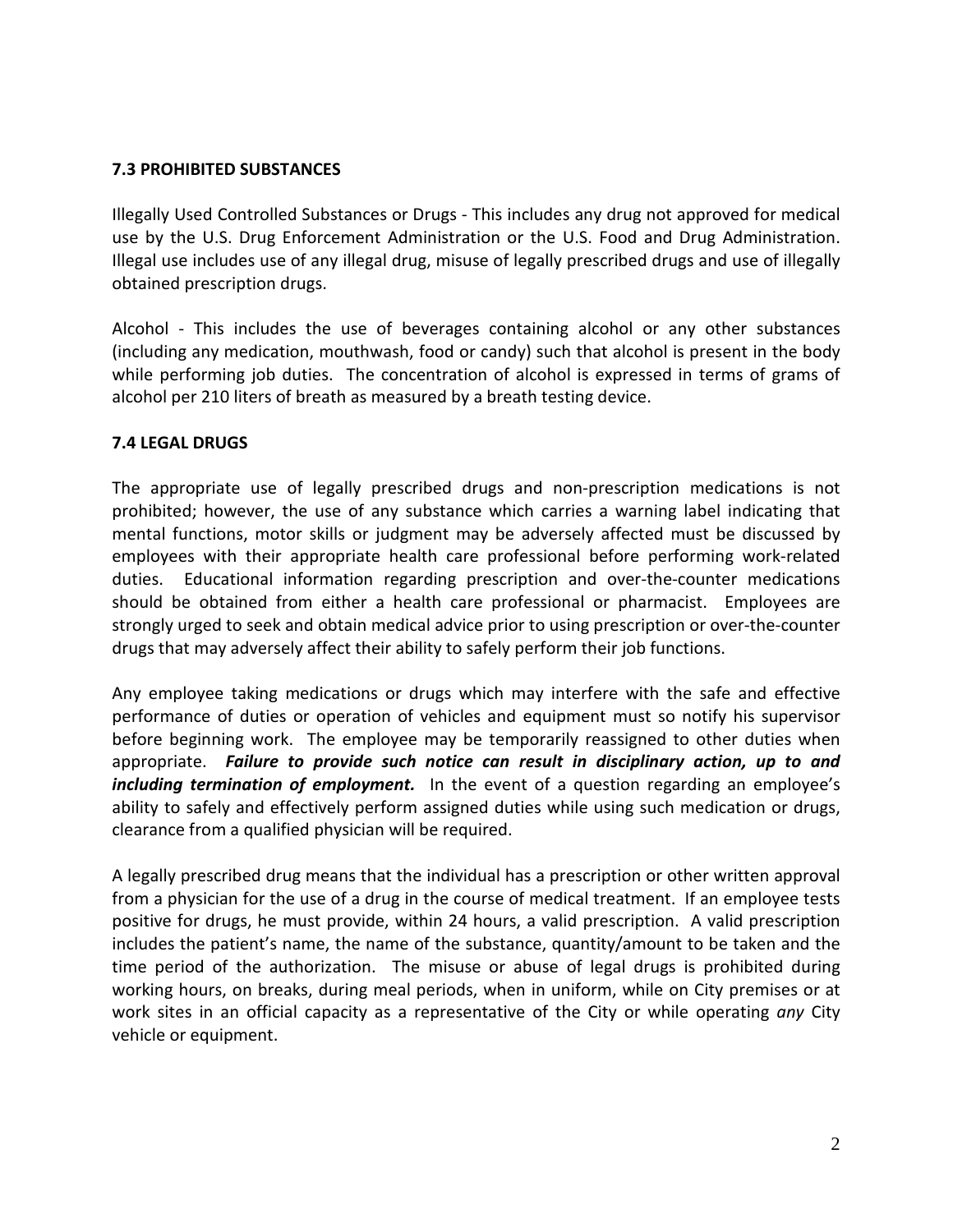#### **7.5 PROHIBITED CONDUCT**

All employees are prohibited from engaging in the unlawful manufacture, distribution, dispensing, possession or use of prohibited substances at all times. Employees are not to report for duty or remain on duty when they have used any controlled substance, except when the use is pursuant to the instructions of a licensed medical practitioner who has advised the employee that the substance will not adversely affect their ability to safely perform their duties. *Employees who violate these provisions will be subject to disciplinary action, up to and including termination*. Law enforcement will be notified, as appropriate, when criminal activity is suspected.

Any employee who is reasonably suspected of being intoxicated, impaired, under the influence of a prohibited substance or not fit for duty will be suspended from job duties pending an investigation and verification of condition. Employees who fail to pass a drug or alcohol test *will be terminated their last day worked* and referred to a Substance Abuse Professional (SAP). A drug or alcohol test is considered positive if the individual is found to have a quantifiable presence of a prohibited substance in the body above the minimum thresholds defined in 49 CFR Part 40, as amended.

No employee will be allowed to report for duty or remain on duty when his ability to perform assigned duties is adversely affected by alcohol or when his breath alcohol concentration is 0.02 – 0.039. No employee may use alcohol within four hours of reporting for duty, while on duty or during any hours they are on call. *Violation of these provisions will be cause for disciplinary action up to and including termination of employment.*

If an alcohol confirmation test result is 0.02 or greater, but less than 0.04, the employee will not be permitted to return to work until the start of his/her next regularly scheduled duty period, but not less than 24 hours following administration of the test.

Any employee who refuses to comply with a request for testing will be considered as having a positive test and *will be terminated* and referred to a Substance Abuse Professional (SAP). Refusal can include an inability to provide a sufficient urine specimen or breath sample without a valid medical explanation, as well as verbal declaration, obstructive behavior or physical absence resulting in the inability to conduct the test. Any employee who is suspected of providing false information in connection with a test or who is suspected of falsifying test results through tampering, contamination, adulteration or substitution will be required to undergo an observed collection. Verification of these actions *will result in termination.*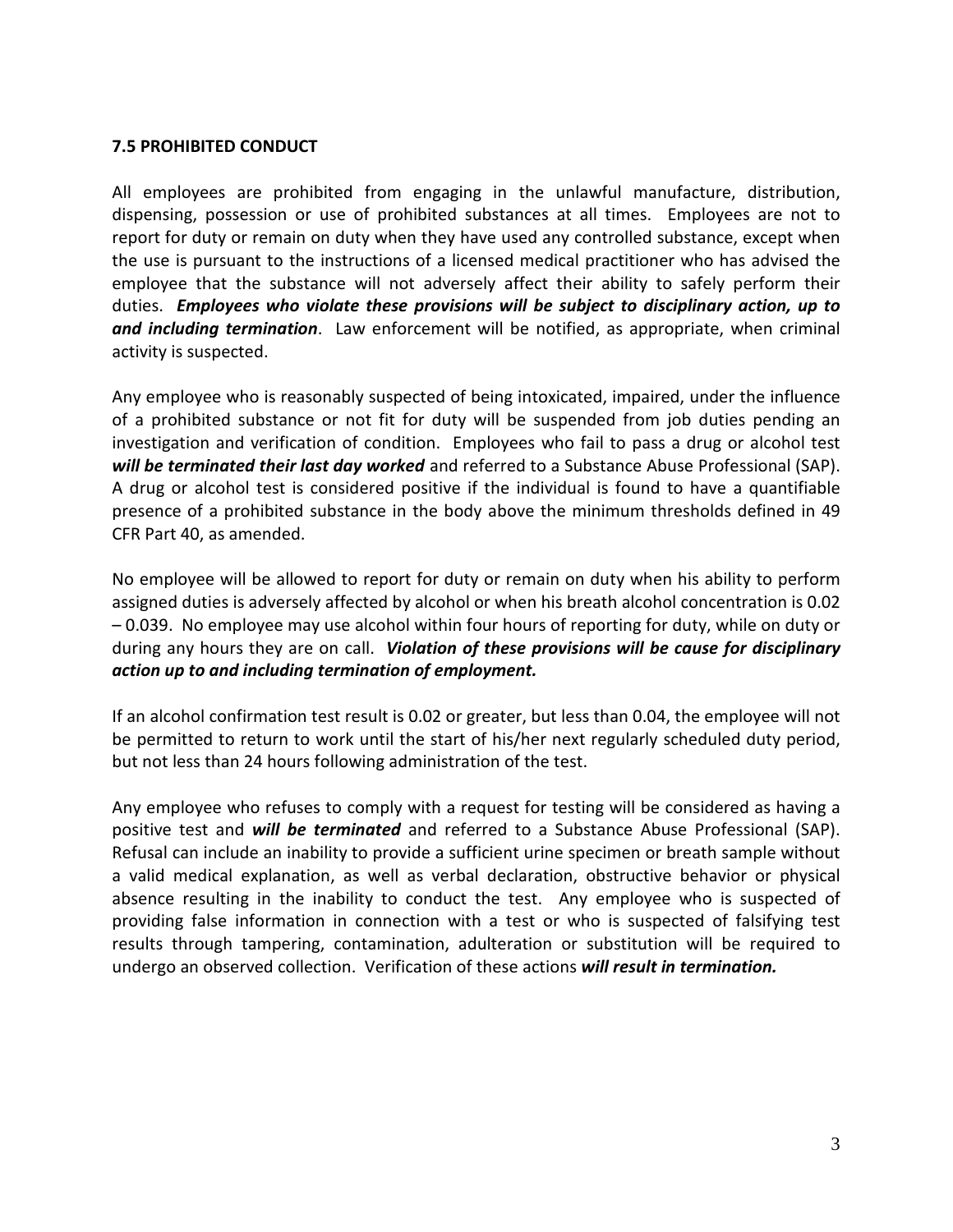# **7.6 EMPLOYEE ADMISSION OF ALCOHOL AND/OR DRUG USE**

An employee who makes a voluntary admission of misusing alcohol or controlled substances use will not be subject to disciplinary action provided:

- the employee does not self-identify in order to avoid testing under the requirements of applicable regulations and/or this policy;
- the employee makes such an admission prior to any testing;
- the employee makes the admission prior to performing a safety-sensitive function (i.e., prior to reporting for duty);
- the employee does not perform a safety-sensitive function until he has been evaluated and has successfully completed education and/or treatment and return-to-duty testing requirements as outlined herein;
- the admission is made to a supervisor or the City's Designated Employer Representative (DER); and
- the employee has not previously self-admitted within the past sixty (60) months.

When an employee makes a voluntary admission (under the conditions outlined above) of misusing alcohol or controlled substances, s/he will immediately be suspended and shall contact the employee assistance program ("EAP") for the City of Hot Springs by the end of the next business day. The employee must satisfactorily complete the treatment program established by the alcohol or substance abuse professional. The employee must utilize accrued time pursuant to the established leave policy, and shall be subject to the City's FMLA policy. The employee shall not be eligible for donated leave time. Prior to returning to duty, the employee must undergo a return-to-duty breath alcohol test with a result of less than 0.02 and/or a return-to-duty drug test with a verified negative result. Follow-up testing will be required with a minimum of six drug and/or alcohol tests within the next 12 months after returning to duty. If the evaluation expert recommends more frequent follow-up testing, their recommendation will be followed.

# **7.7 TESTING PROCEDURES**

Urine drug testing and breath testing for alcohol will be conducted when circumstances warrant or as required by federal regulations and City policy. All employees will be subject to drug testing prior to employment and to drug and/or alcohol testing for reasonable suspicion. In addition, all safety-sensitive employees will be subject to random and post-accident drug and/or alcohol testing. All employees with a positive drug or alcohol test *will be terminated effective their last day worked.* 

All testing will be conducted in a manner to assure a high degree of accuracy and reliability using techniques, equipment and laboratory facilities that have been approved by the U.S.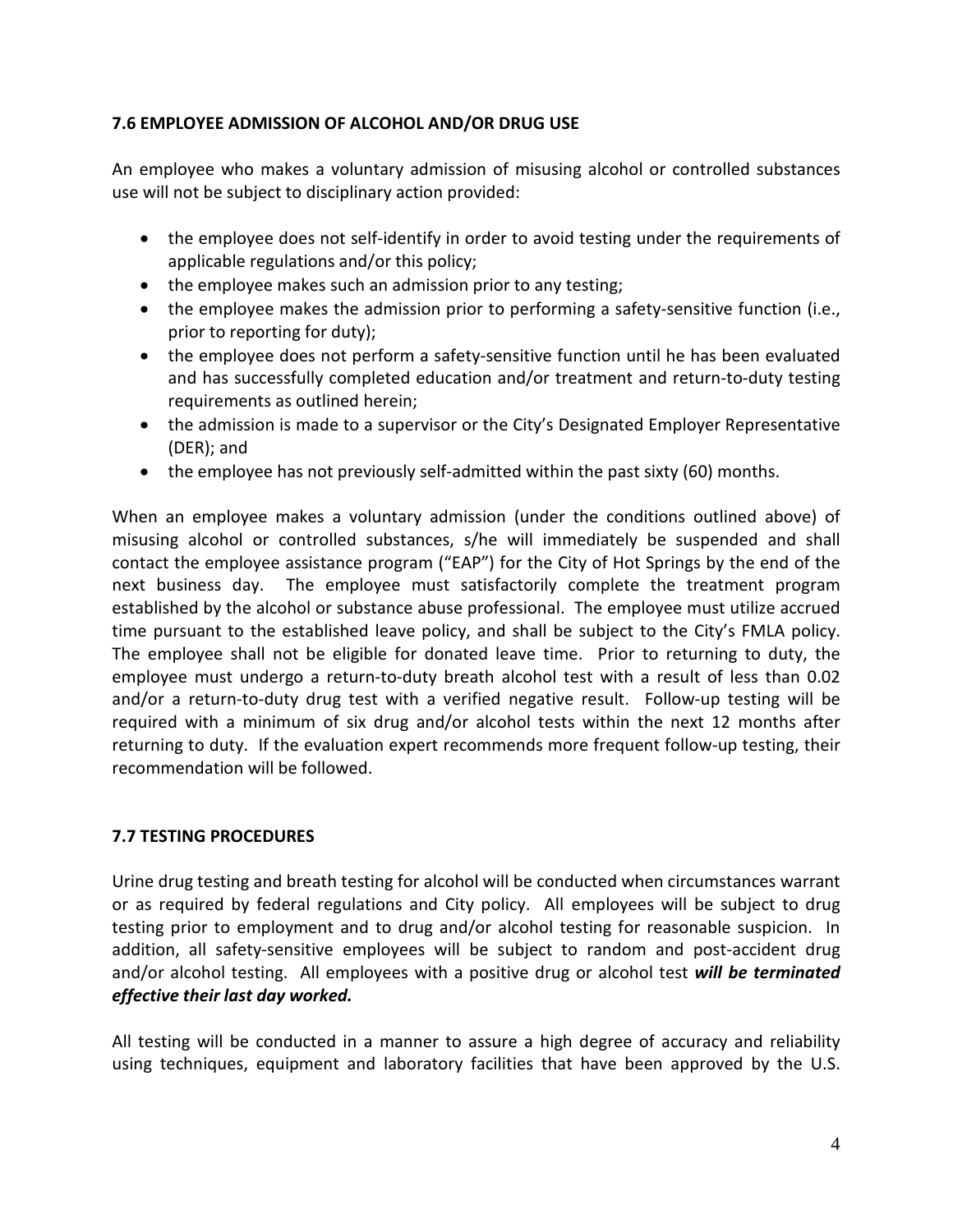Department of Health and Human Services (DHHS). All testing will be conducted consistent with the procedures set forth in 49 CFR Part 40, as amended.

The drugs that will be tested for are:

## Substance (Drug)

- Amphetamines
- Barbiturates
- Benzodiazepines
- Cannabinoids
- Cocaine
- Methadone
- Opiates
- Phencyclidine
- Propoxyphene

An initial drug screen will be conducted on each urine specimen. For those specimens that are not negative, a confirmatory Gas Chromatography/Mass Spectrometry (GC/MS) test will be performed. The test will be considered positive if the amounts present are above the minimum thresholds established in 49 CFR Part 40, as amended.

All drug testing laboratory results will only be released to and reviewed by a qualified Medical Review Officer (MRO) in order to verify and validate test results. The MRO will release findings only to the Designated Employer Representative (DER). The MRO will be a licensed physician who has knowledge of substance abuse disorders and has appropriate medical training to interpret and evaluate an individual's confirmed positive test result. Before verifying that an employee has a positive test result, the MRO is responsible for contacting the employee, on a direct and confidential basis, to determine whether the employee wishes to discuss the test or present a legitimate explanation for the positive result. An MRO staff person may make the contact; the MRO's medically licensed or certified staff person may gather information. If, after reasonable efforts, the MRO is unable to reach the employee directly, the MRO may contact the DER for assistance in contacting the employee. The DER will take maximum precautions to preserve the confidentiality of the MRO contact.

If, after making all diligent and reasonable efforts, neither the MRO nor the DER is able to contact the employee within 14 days of the date the MRO received the confirmed positive test result from the laboratory, the MRO may verify the test result as positive. The MRO may also verify the test result as positive if the employee does not contact the MRO within five days of being contacted by the DER or if the employee expressly declines the opportunity to discuss the test result. The MRO may reopen the verification of a positive test if the employee presents documentation of serious injury or illness or other circumstances that unavoidably prevented the employee from being contacted within the designated time period and, if the employee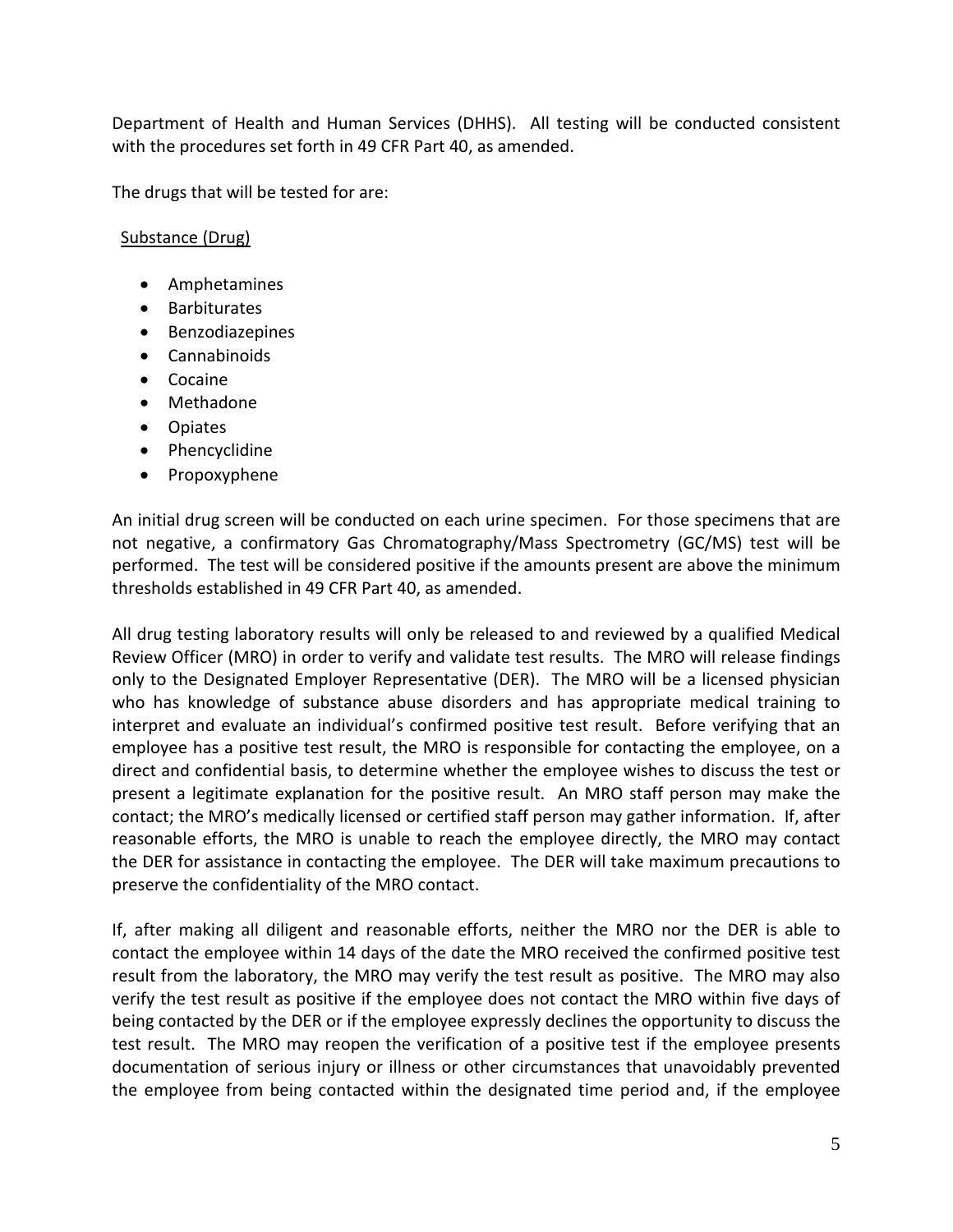then presents a legitimate (in the MRO's opinion) explanation for the positive test, the MRO will declare the test to be negative. The MRO will review and interpret an individual's medical history, including any medical records and biomedical information provided, affording the individual an opportunity to discuss the test result, and decide whether there is a legitimate medical explanation for the result, including legally prescribed medication.

The MRO can declare a test invalid or canceled based on the regulations specified in 49 CFR Part 40, as amended. A canceled/invalid test is considered neither a positive nor a negative test. An example of a canceled test is a urine sample being rejected by the laboratory. The MRO will cancel the test and report the cancellation and the reason(s) for it to the appropriate agency, employer and employee.

Any drug test with a "positive dilute" result will be treated as a verified positive test *and the employee will be terminated effective the last day worked.* Any drug test that is reported as "negative dilute" will require the employee or applicant for employment to be retested immediately upon receipt of the result. If an employee is directed to take another test and declines, that employee has refused the test and it will be considered a positive and result in immediate termination. The result of the second test will become the test of record. A second negative dilute result will be treated as a negative test, and no further retesting will be required.

Tests for breath alcohol concentration will be conducted utilizing an Evidential Breath Testing device (EBT) that has been approved by the National Highway Traffic Safety Administration (NHTSA) and operated by a trained Breath Alcohol Technician (BAT). All breath alcohol test results will be reported only by an MRO or BAT to the DER.

If the initial breath test indicates an alcohol concentration of 0.02 or greater, a second test will be performed to confirm the results of the initial test. An employee who has a confirmed alcohol concentration of greater than 0.02 but less than 0.04 will be removed from his position for at least 24 hours unless a retest results in a concentration measure of less than 0.02. An alcohol concentration of 0.04 or greater will be considered a positive alcohol test and in violation of this policy and/or of the requirements set forth in 49 CFR Part 382.

Any employee who has a confirmed positive drug or alcohol *test will be terminated effective their last day worked* and referred to a Substance Abuse Professional (SAP).

All drug testing will be accomplished by urine test utilizing the split sample method and chainof-custody control. Any employee who questions a positive drug test result may request that an additional test be conducted. This test must be conducted at a different DHHS-certified laboratory than performed the initial test. The test must be conducted on the split sample that was provided by the employee at the same time as the original sample. All costs for such testing are paid by the employee unless the result of the split sample test invalidates the result of the original test. This cost will be deducted from the employee's paycheck. The method of collecting, storing and testing the split sample will be consistent with the procedures set forth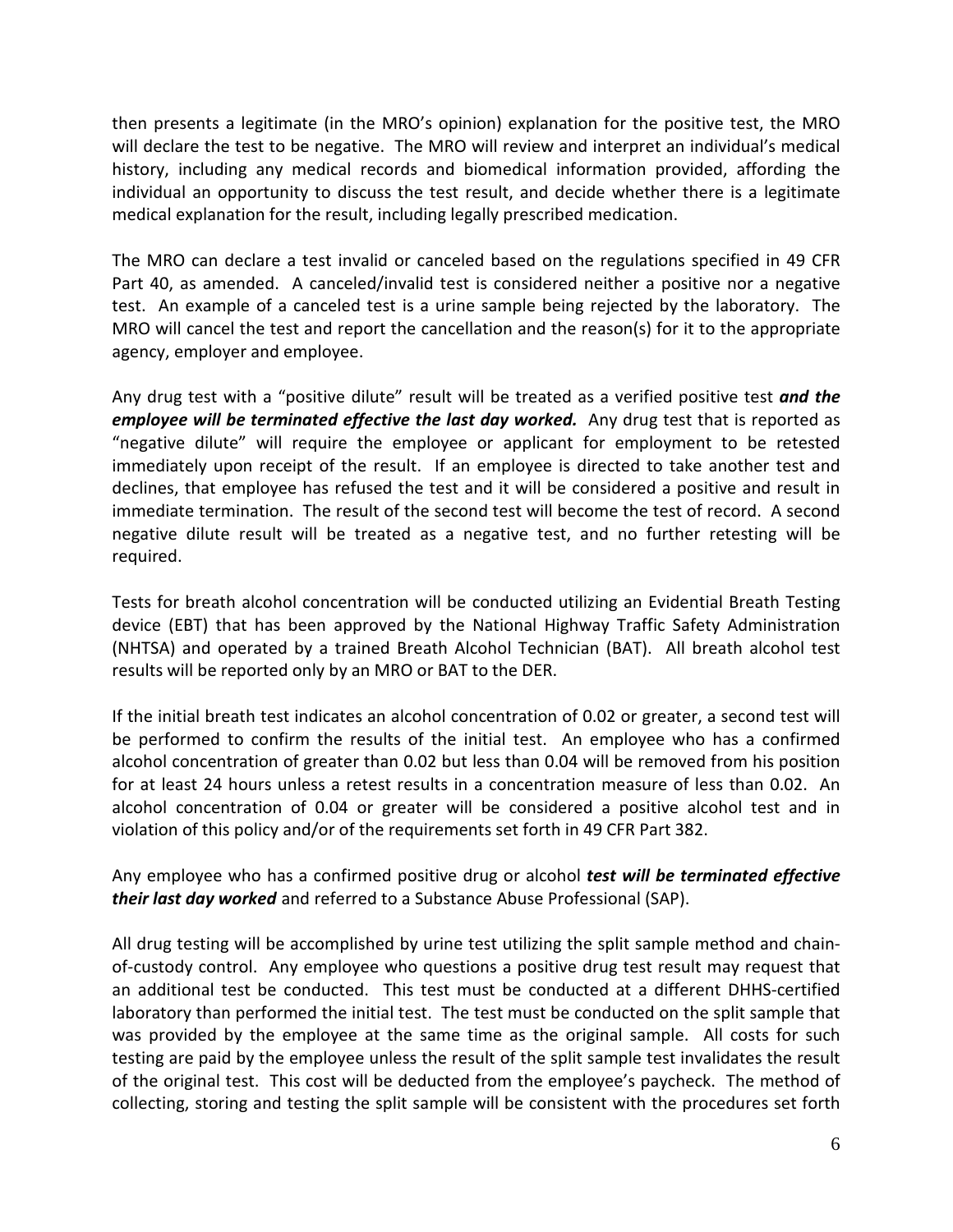in 49 CFR Part 40, as amended. The employee's request for a split sample test must be made to the MRO within 72 hours of notice of the original sample verified test result. Requests made after 72 hours will only be accepted if the delay was due to documentable facts that were beyond the control of the employee.

# **7.8 REQUIRED TESTING**

**PRE-EMPLOYMENT** drug tests will be conducted on each applicant selected for hire into any regular full-time or regular part-time position. Applicants selected for hire into temporary/seasonal positions will be drug tested if they are required to have a CDL or will be performing safety-sensitive functions. A job offer may be made prior to the test only if it includes the condition that the applicant tests negative. No applicant will be hired prior to the City's receipt of a verified negative test result. Any applicant who tests positive will not be eligible for reapplication until he/she:

- shows proof of successfully completing a substance abuse treatment program (including all follow-ups not less than 6 months prior to reapplication); and
- completes a new drug test with a negative result.

Pre-Employment (Pre-Transfer) drug tests will be conducted on each employee selected for transfer from a non-safety-sensitive position to a safety-sensitive position. No employee will be transferred to a safety-sensitive position prior to the City's receipt of a verified negative test result.

After obtaining written consent from an applicant with a CDL (including employees transferring from a non-CDL position to one requiring a CDL), the City will request the following information from DOT-regulated employers who have employed that individual for any period during the five (5) years before the date of application or transfer:

- Alcohol tests with a result of 0.04 or higher alcohol concentration
- Verified positive drug test results
- Refusals to be tested
- Other violations of DOT agency drug and alcohol testing regulations
- Documentation of successful completion of DOT return-to-duty requirements (including follow-up testing) for any applicant or employee who violated a DOT drug and/or alcohol regulation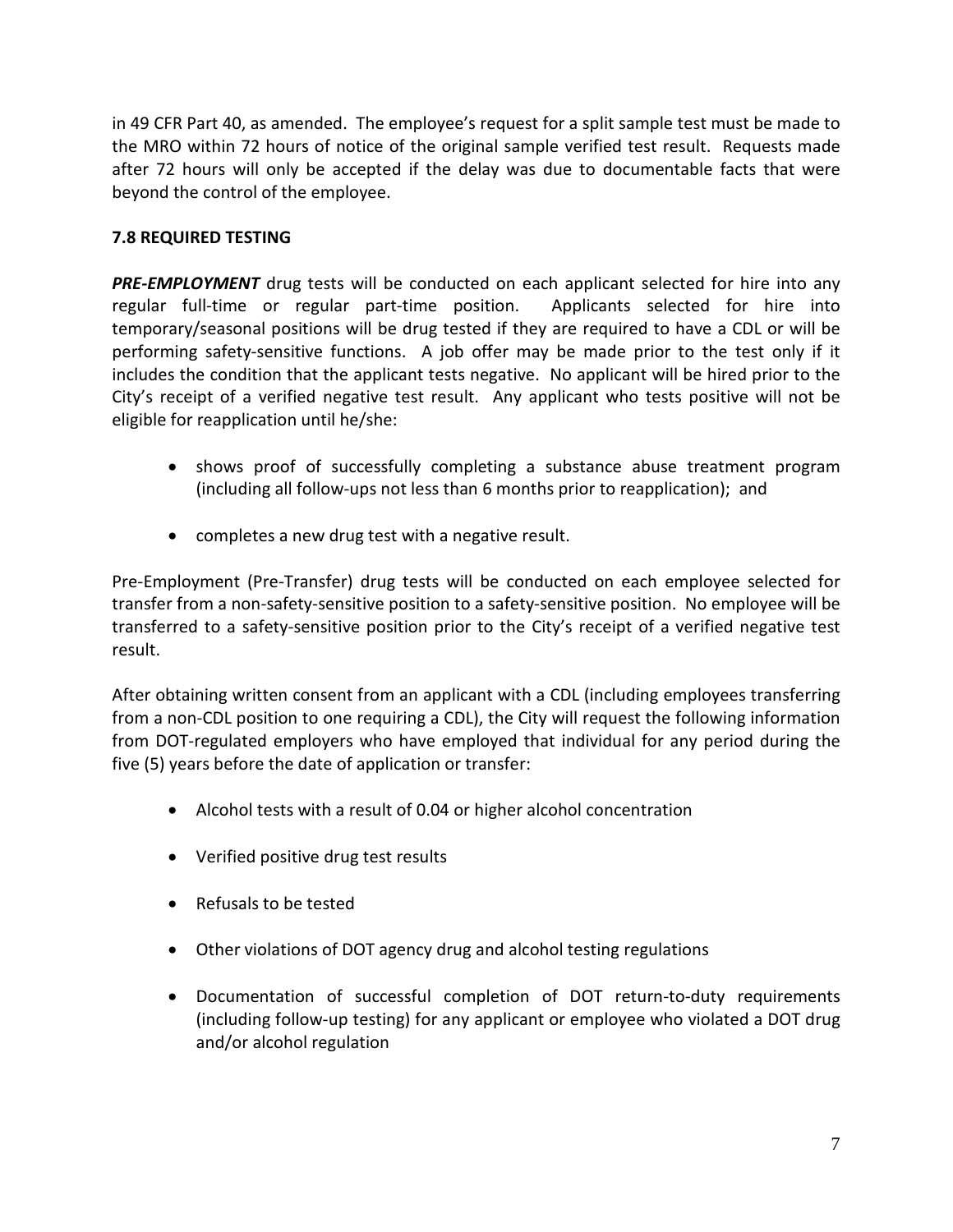*REASONABLE SUSPICION* drug and/or alcohol tests will be conducted when a determination is made that reasonable suspicion exists to require the employee to undergo testing. This determination must be based on specific, contemporaneous, articulable observations concerning the appearance, behavior, speech or body odors of the employee. The observations may include indications of the chronic and withdrawal effects of controlled substances.

The employee's supervisor must complete and sign a written record of the observations leading to a reasonable suspicion; this record must be completed within 24 hours of the observed behavior or before the results of the alcohol or drug test are released, whichever is earlier. Reasonable suspicion tests will be coordinated with the Human Resources Director whenever possible. **All employees are subject to reasonable suspicion testing.**

Notwithstanding the absence of a reasonable suspicion alcohol test, no employee is permitted to report for duty or remain on duty while he is under the influence of or impaired by alcohol, as shown by the behavioral, speech and performance indicators of alcohol misuse, nor will the City permit the employee to perform his duties until:

- an alcohol test is administered and the employee's alcohol concentration measures less than 0.02; **OR**
- twenty-four hours have elapsed following the determination that there is reasonable suspicion to believe that the employee has violated the provisions of this policy concerning the use of alcohol.

If a reasonable suspicion alcohol test is not administered within two hours following the determination, the employee's supervisor or department head must prepare a record stating the reason(s) the test was not promptly administered. If the test is not administered within eight hours following the determination, all attempts to administer an alcohol test will cease, and the employee's supervisor or department head must prepare a record stating the reason(s) the test was not administered. Any records prepared in accordance with this section must be submitted to and retained by the Human Resources Director.

*POST-ACCIDENT* drug and alcohol testing will be conducted on employees performing safetysensitive functions after any accident involving the loss of human life. For non-fatal accidents, employees will be tested if they receive a citation for a moving traffic violation arising from the accident (within eight hours of the accident for alcohol testing and within 32 hours of the accident for drug testing) AND

- the accident involves bodily injury to any person who, as a result of the injury, immediately receives medical treatment away from the scene of the accident OR
- one or more vehicles incur disabling damage as a result of the accident, requiring the vehicle to be transported away from the scene by a tow truck or other motor vehicle.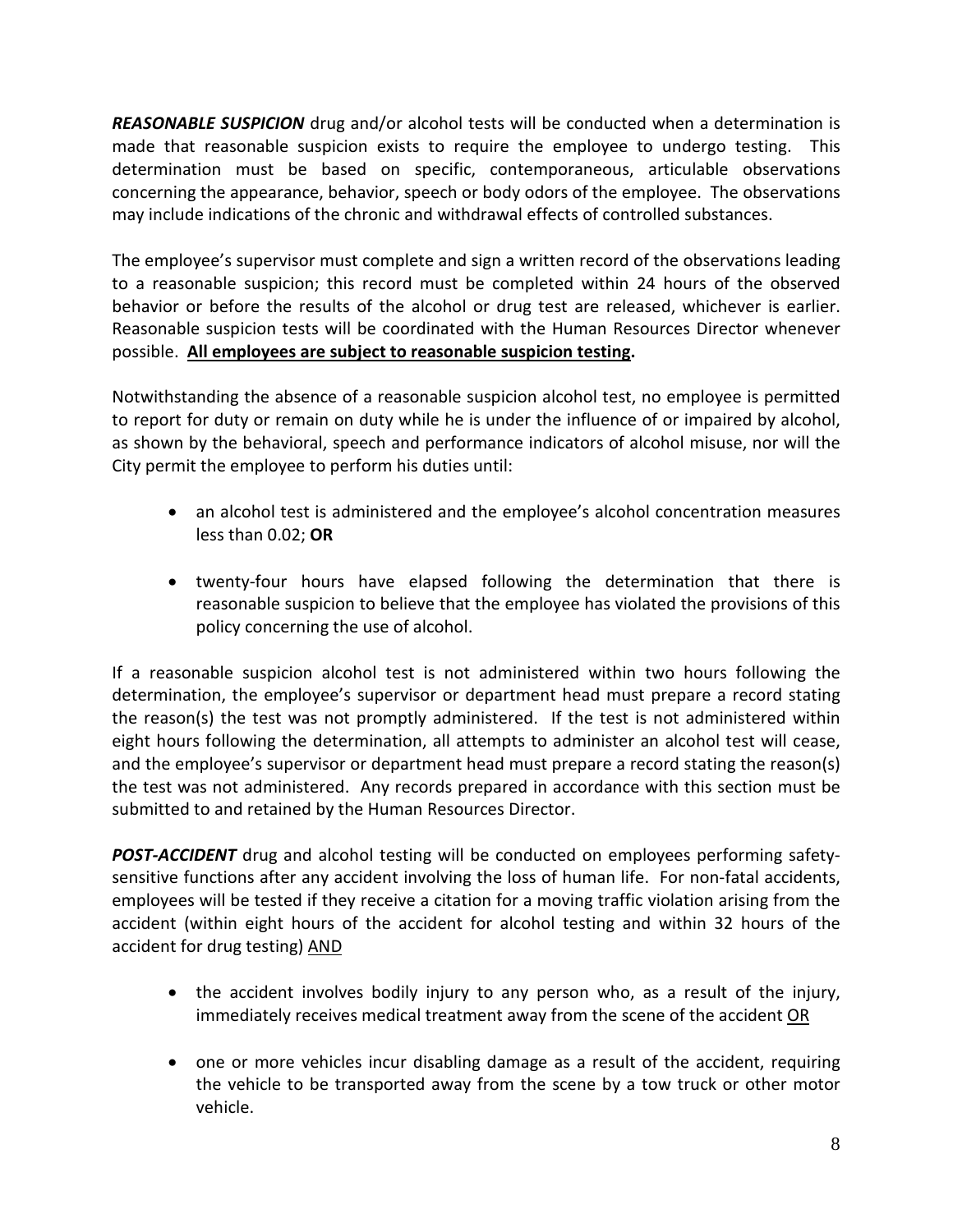An employee who is subject to post-accident testing must remain readily available for such testing or he may be deemed to have refused to submit to testing. This is not intended to delay any necessary medical attention for injured people or to prohibit an employee from leaving the scene of an accident for the period necessary to obtain assistance in responding to the accident or to obtain necessary emergency medical care. If it is necessary for an employee to leave the scene of an accident prior to testing, the employee must keep his supervisor informed of his location.

An employee subject to post-accident alcohol testing must not use alcohol for eight hours following the accident or until he undergoes a post-accident alcohol test, whichever occurs first.

If a required post-accident alcohol test is not administered within two hours following the accident, the employee's supervisor or department head must prepare a record stating the reason(s) the test was not promptly administered. If the test is not administered within eight hours following the accident, all attempts to administer an alcohol test will cease, and the employee's supervisor or department head must prepare a record stating the reason(s) the test was not administered. If a required post-accident drug test is not administered within 32 hours following the accident, all attempts to administer a drug test will cease, and the employee's supervisor or department head must prepare a record stating the reason(s) the test was not administered. Any records prepared in accordance with this section must be submitted to and retained by the Human Resources Director.

**RANDOM** drug and alcohol testing will be performed on an unannounced basis and will be spread reasonably throughout the calendar year. The selection of employees for random alcohol and controlled substances testing will be made by a scientifically valid method so that each employee subject to random testing will have an equal chance of being tested each time selections are made. Once notified of selection for random testing, an employee must proceed to the collection site immediately. Employees subject to random testing are as follows:

**DOT** - all non-transit employees who operate City vehicles and equipment requiring a Commercial Driver's License (CDL); employees in this category are tested under the authority of and in compliance with DOT regulations as specified in 49 CFR Part 40 and FMCSA regulations as specified in 49 CFR Part 382

**POLICE** - all uniformed and non-uniformed employees of the Hot Springs Police Department are tested under the authority of the City of Hot Springs Board of Directors

**FIRE** - all uniformed and non-uniformed employees of the Hot Springs Fire Department are tested under the authority of the City of Hot Springs Board of Directors

**OTHER** - all employees whose job functions include the operation of City vehicles and/or equipment not requiring a CDL, all employees whose job functions include the dispatch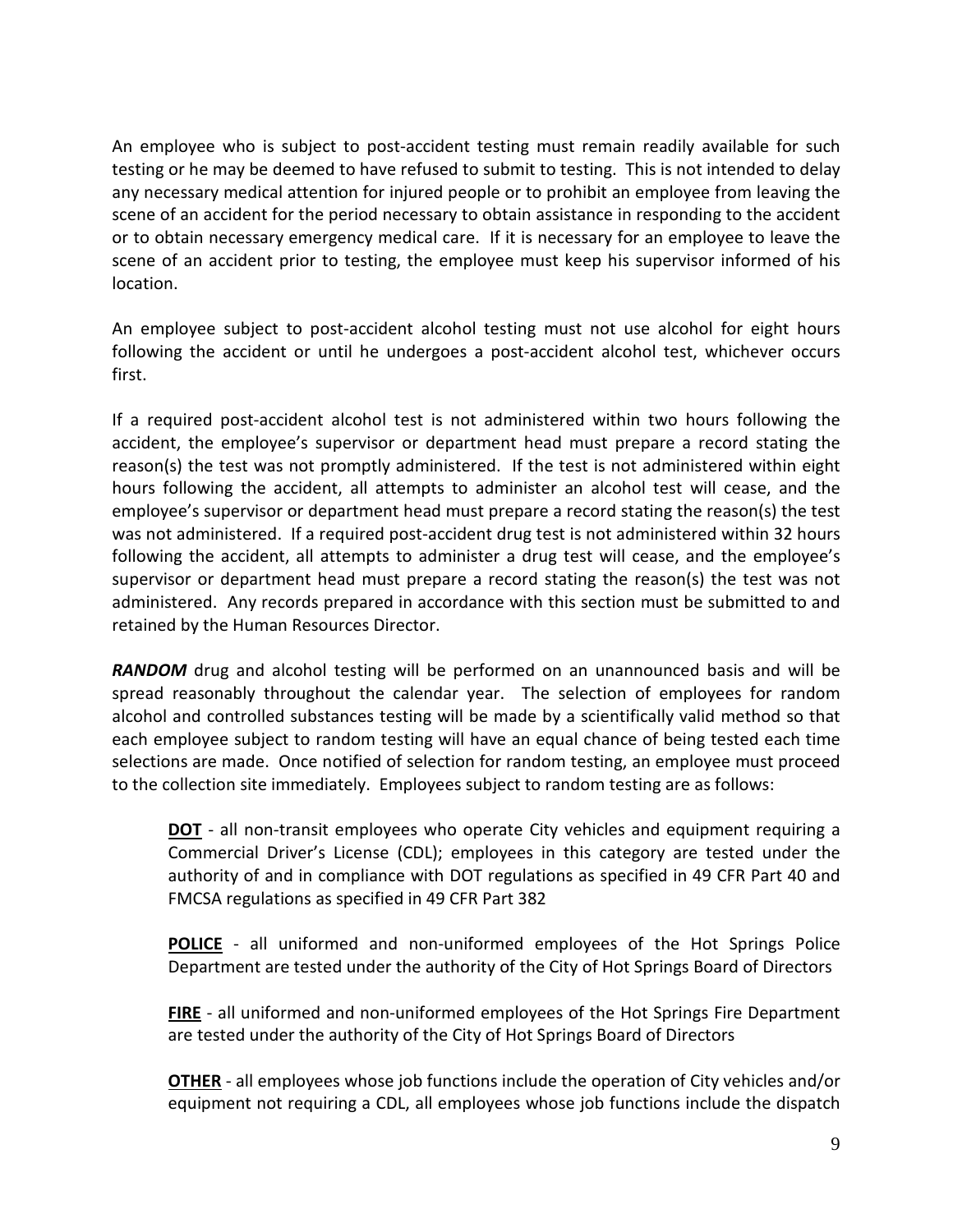or maintenance of any City vehicles and/or equipment and any other employees which the City may determine to be performing safety-sensitive functions including, but not limited to, employees of the airport, water production and wastewater treatment facilities; all employees in this category are tested under the authority of the City of Hot Springs Board of Directors

# **7.9 CONSEQUENCES OF A POSITIVE TEST**

*Alcohol* - If the confirmation test result is 0.02 or greater, but less than 0.04, the employee will not be permitted to return to work until the start of his next regularly scheduled duty period, but not less than 24 hours following administration of the test.

# *If the confirmation test result is 0.04 or greater, the employee will be terminated their last day worked.*

*Controlled Substances (Drugs)* - If the result of the primary specimen analysis is positive, the Medical Review Officer (MRO) will notify the employee of the positive result and the employee may, within 72 hours of such notification, request that the split sample be tested in a different DHHS laboratory for the presence of the substance(s) that showed a positive result*.* A SECOND TEST WILL NOT BE CONDUCTED UNLESS THE EMPLOYEE REQUESTS IT WITHIN 72 HOURS OF NOTIFICATION BY THE MRO OF THE POSITIVE RESULT UNLESS THE DELAY IS DUE TO DOCUMENTABLE FACTS THAT ARE BEYOND THE CONTROL OF THE EMPLOYEE*.* 

Once a verified positive test result has been received from the MRO, the employee will immediately be suspended until 72 hours have elapsed or, if the employee has requested a split sample test, until the split sample test results are received. If the split sample test result is negative, the employee will return to work and be paid for any period of suspension; the City will pay the cost of the split sample test. If the split sample test is not requested or if it reconfirms the positive result *the employee will be terminated effective his last day worked.*

# **7.10 RECORDS**

Drug and alcohol testing results will be maintained under strict confidentiality by the Human Resources Director, Medical Review Officer (MRO) and testing laboratory. The Human Resources Director will maintain all records required by 49 CFR Part 40, 49 CFR Part 382 and this policy. All requests for information must be referred to the Human Resources Director who is the point of contact for all correspondence and reports from the MRO, testing laboratories and Substance Abuse Professional.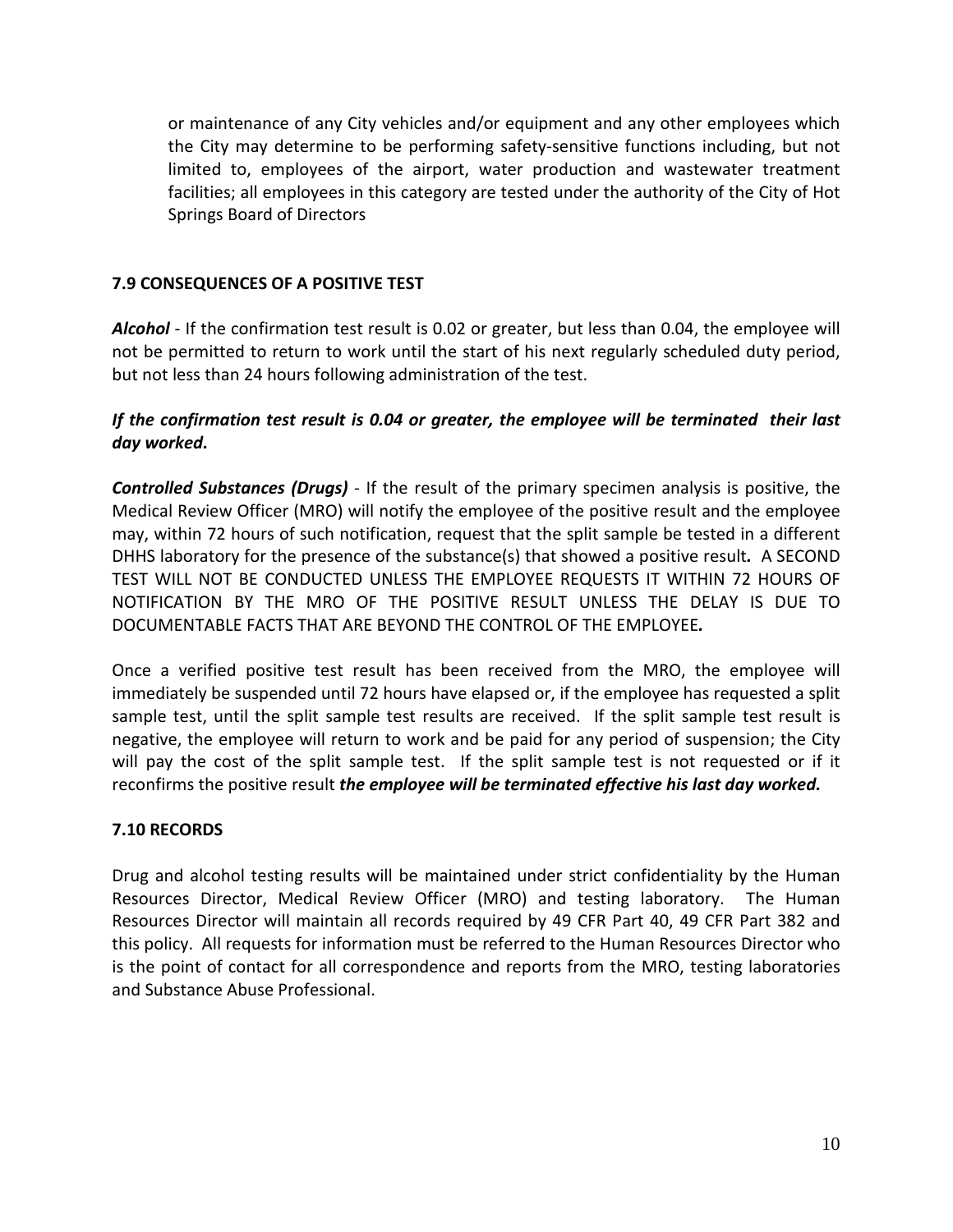# **7.11 DESIGNATED EMPLOYER REPRESENTATIVE**

The Designated Employer Representative (DER) for the City of Hot Springs is the Human Resources Director. As the DER, s/he is authorized to:

- receive communications and test results from service agents;
- take immediate actions to remove employees from safety-sensitive duties; and
- make required decisions in the testing and evaluation processes.

The Human Resources Director will be responsible for administration of this policy, including the maintenance of records, preparation of reports, coordination of drug and alcohol testing procedures and required training. He will be the contact person for any questions regarding the administration of this policy and for issuing any rulings regarding the interpretation of this policy.

In the Human Resources Director's absence, the City's Human Resources Generalist will serve as the Designated Employer Representative.

#### **7.12 TERMS AND DEFINITIONS**

*Adulterated Specimen* - a specimen that contains a substance that is not expected to be present in human urine or contains a substance expected to be present but is at a concentration so high that it is not consistent with human urine.

*Alcohol* - the intoxicating agent in beverage alcohol, ethyl alcohol or other low molecular weight alcohols including methyl and isopropyl alcohol

*Alcohol Concentration/Content* - the alcohol in a volume of breath expressed in terms of grams of alcohol per 210 liters of breath as indicated by an evidential breath test

*Alcohol Use* - the drinking or swallowing of any beverage, liquid mixture or preparation (including any medication) containing alcohol

*Breath Alcohol Technician (BAT)* - a person who instructs and assists employees in the alcohol testing process and operates an evidential breath testing device

*Canceled Test* - a drug or alcohol test that has a problem identified that cannot be or has not been corrected or which is otherwise required to be canceled by governing regulations; it is neither a positive nor a negative test and includes a specimen rejected for testing by a laboratory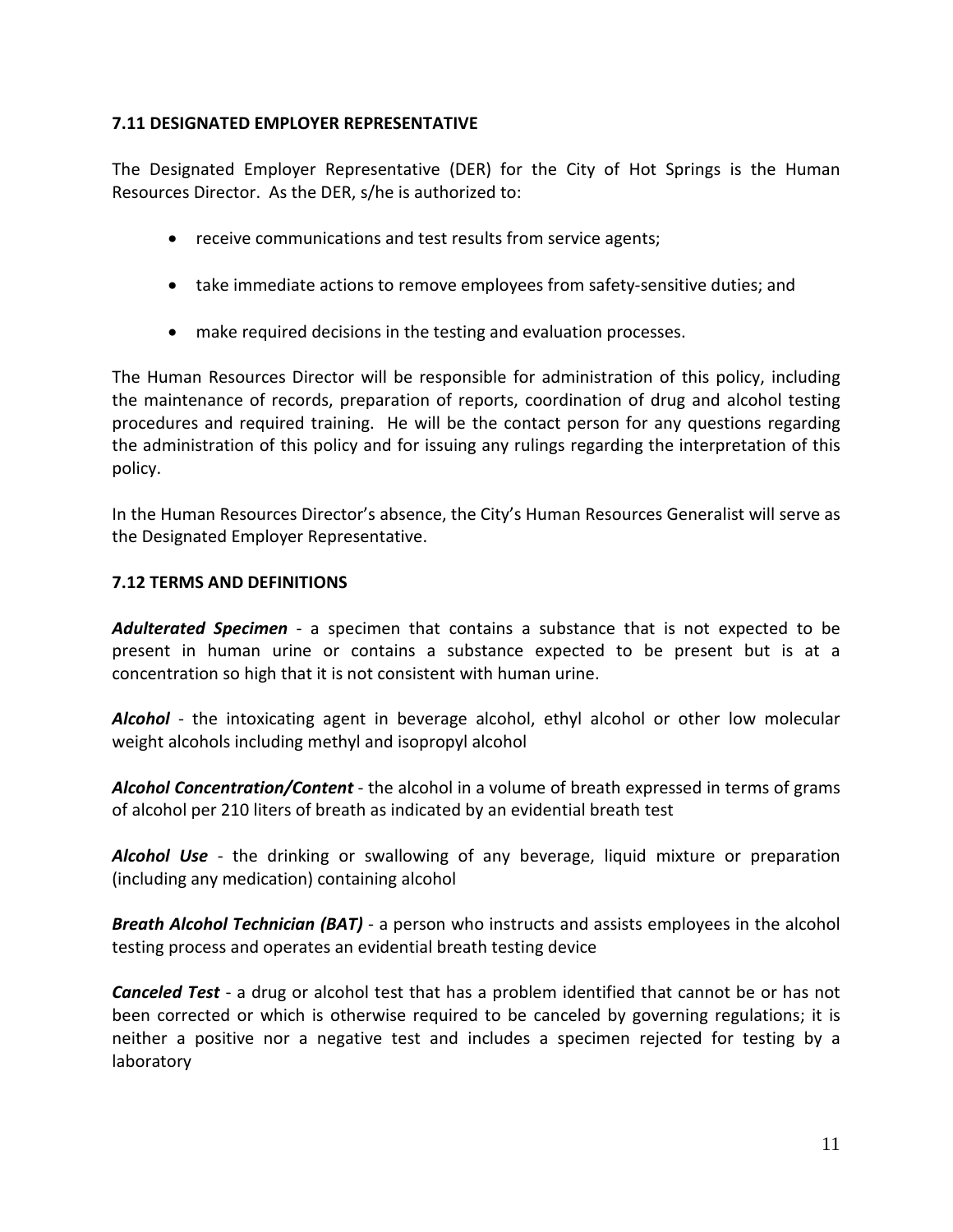*Chain-of-Custody* - a procedure used to document the handling of the urine specimen from the time the employee or applicant gives the specimen to the collector until the specimen is destroyed

*Confirmation Test (Alcohol)* - a subsequent test using an EBT, following a screening test with a result of 0.02 or greater, which provides quantitative data about the alcohol concentration

*Confirmation/Confirmatory Drug Test* - a second analytical procedure performed on a urine specimen to identify and quantify the presence of a specific drug or drug metabolite

*Confirmation/Confirmatory Validity Test* - a second test performed on a urine specimen to further support a validity test result

*Confirmed Drug Test* - a confirmation test result received by an MRO from a laboratory

*Covered Employee* - a person, including a volunteer, applicant or transferee who performs a safety-sensitive function

**Dilute Specimen** - a specimen with creatinine and specific gravity values that are lower than expected for human urine

*Disabling Damage* - damage which precludes departure of a motor vehicle from the scene of an accident in its usual manner in daylight after simple repairs; includes damage to motor vehicles that could have been driven but would have been further damaged if so driven; excludes damage which can be remedied temporarily at the scene of the accident without special tools or parts, tire disablement without other damage even if no spare tire is available, headlight or taillight damage and damage to turn signals, horn or windshield wipers which makes them inoperative

*DOT Agency* - an agency (or operating administration) of the United States Department of Transportation administering regulations requiring alcohol and/or drug testing

*Evidential Breath Testing (EBT) Device* - a device approved by the National Highway Traffic Safety Administration (NHTSA) for the evidential testing of breath at the 0.02 and 0.04 alcohol concentrations

*Licensed Medical Practitioner* - a person who is licensed, certified and/or registered, in accordance with applicable federal, state, local or foreign laws and regulations, to prescribe controlled substances and other drugs

*Medical Review Officer (MRO)* - a licensed physician responsible for receiving and reviewing laboratory results generated by a drug testing program and evaluating medical explanations for certain drug test results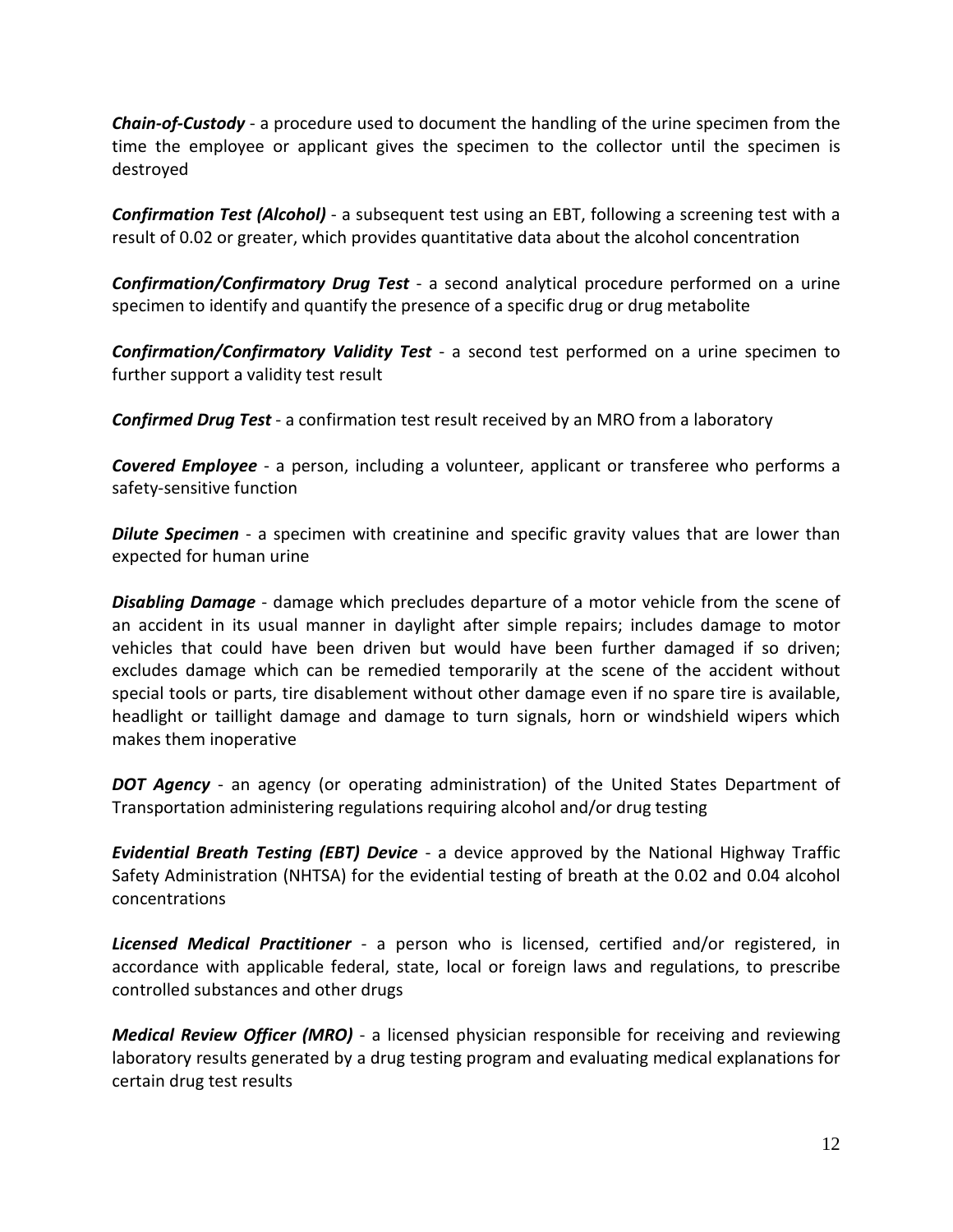*On Call* - when an employee has specifically been placed on call for a designated period of time; any use of drugs or alcohol while specifically on call is strictly prohibited

*On Duty* - includes all time from the time an employee begins to work or is required to be in readiness to work until the time he is relieved from work and all responsibility for performing work

*Performing a Safety-Sensitive Function* - any period in which an employee is actually performing, ready to perform or immediately available to perform any safety-sensitive function

*Refusal to Submit* (to an alcohol or controlled substances test) - when an employee:

- fails to appear for any test (except a pre-employment test) within a reasonable time, as determined by the City, consistent with applicable DOT agency regulations and this policy, after being directed to do so by the City;
- fails to remain at the testing site until the testing process is complete; provided, that an applicant who leaves the testing site before the pre-employment testing process begins is not deemed to have refused to test;
- fails to provide a urine specimen or breath sample for any required drug or alcohol test; provided, that an applicant who does not provide a urine specimen or breath sample because he has left the testing site before the pre-employment testing process begins is not deemed to have refused to test;
- fails to permit the observation or monitoring of his provision of a specimen in the case of a directly observed or monitored collection in a drug test;
- fails to provide a sufficient amount of urine or breath sample when directed and when it has been determined, through a required medical evaluation, that there was no adequate medical explanation for the failure;
- fails to or declines to take a second test which the City or collector has directed him to take;
- fails to undergo a medical examination or evaluation as directed by the MRO as part of the verification process or as directed by the DER (In the case of a preemployment drug test, the applicant is deemed to have refused to test on this basis only if the pre-employment test is conducted following a contingent offer of employment.);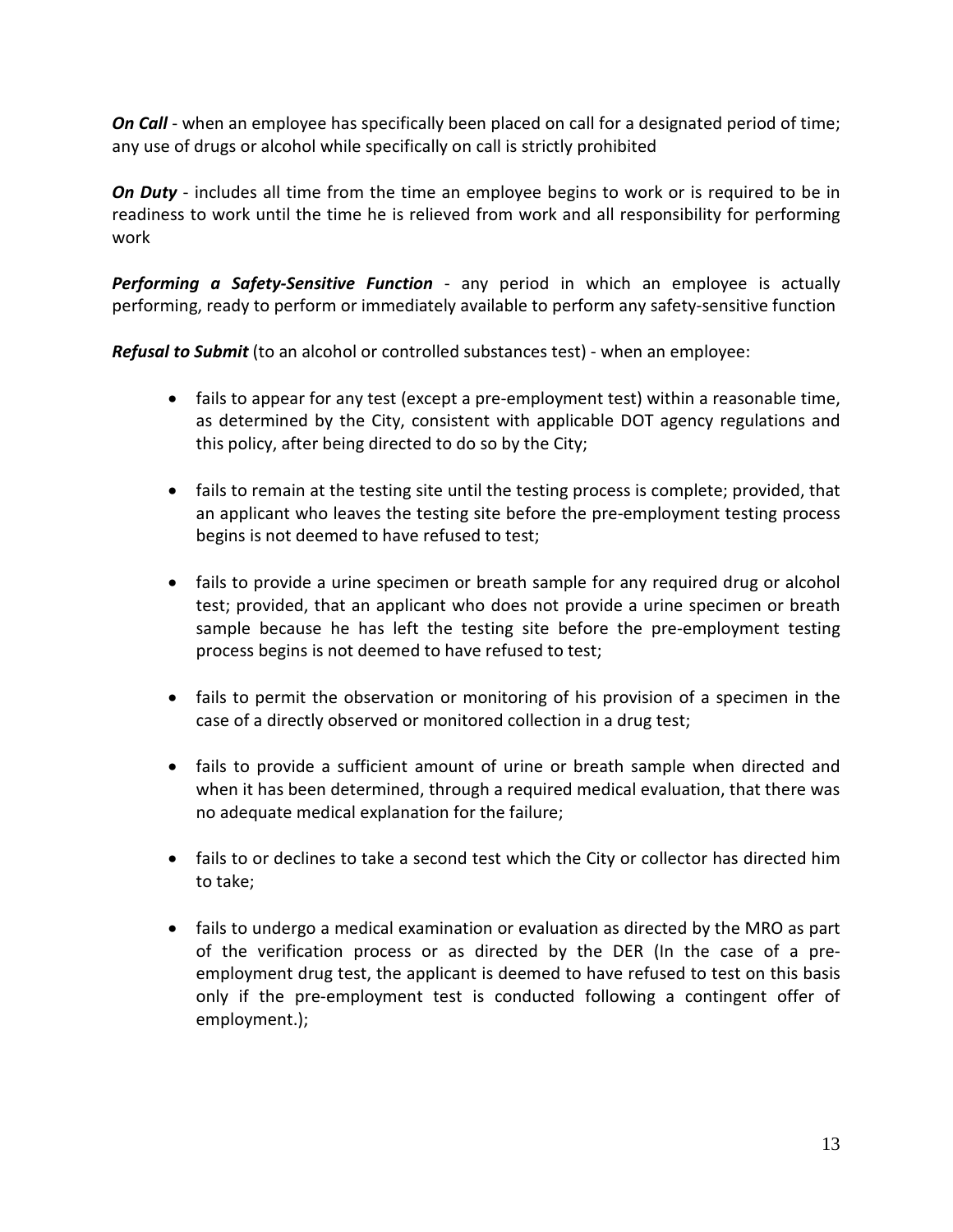- fails to cooperate with any part of the testing process (e.g., refuses to empty pockets when so directed by the collector, behaves in a confrontational way that disrupts the collection process); or
- is reported by the MRO as having a verified adulterated or substituted test result.
- possess or wears a prosthetic or other device that could be used to interfere with the collection process.
- admits to the collector or MRO that you adulterated or substituted the specimen.

*Safety-Sensitive Function* - includes any time a driver of City vehicles/equipment is at a City facility, or other property, or on any public property, waiting to be dispatched, unless the driver has been relieved from duty by the City; all time inspecting, servicing or conditioning any City vehicle/equipment; all time spent at the driving controls of any City vehicle/equipment; all time, other than driving time, in or upon any City vehicle/equipment; all time loading or unloading any City vehicle/equipment, supervising or assisting in the loading or unloading, attending any vehicle/equipment being loaded or unloaded, remaining in readiness to operate the vehicle/equipment or in giving or receiving receipts for shipments loaded or unloaded; and all time spent repairing, obtaining assistance or remaining in attendance upon a disabled vehicle/equipment; *any function which directly affects public health and safety (e.g., performance and dispatch of law enforcement and firefighting functions, operation and maintenance of water or wastewater treatment facilities and communication and contact with aircraft); and any other function which the City may determine to be safety sensitive*

*Screening/Initial Test (Alcohol)* - an analytical procedure to determine whether an employee may have a prohibited concentration of alcohol in a breath or saliva specimen

*Screening/Initial Test (Drugs)* - a test to eliminate negative urine specimens from further analysis or to identify a specimen that requires additional testing for the presence of drugs

**Split Specimen/Sample** - a part of the urine specimen that is sent to a first laboratory and retained unopened and which is transported to a second laboratory in the event that the employee requests that it be tested following a verified positive test of the primary specimen or a verified adulterated or substituted test result

**Subject to Call** - when an employee is generally subject to call but not specifically "on call"; if called in to work while subject to call, an employee must inform his supervisor if he has been using drugs and/or alcohol which might impair his job performance; no disciplinary action will be taken against an employee in this situation; however, if the employee fails to inform his supervisor of any such impairment and reports to work under the influence of drugs and/or alcohol, he will be subject to disciplinary action, up to and including termination of employment.